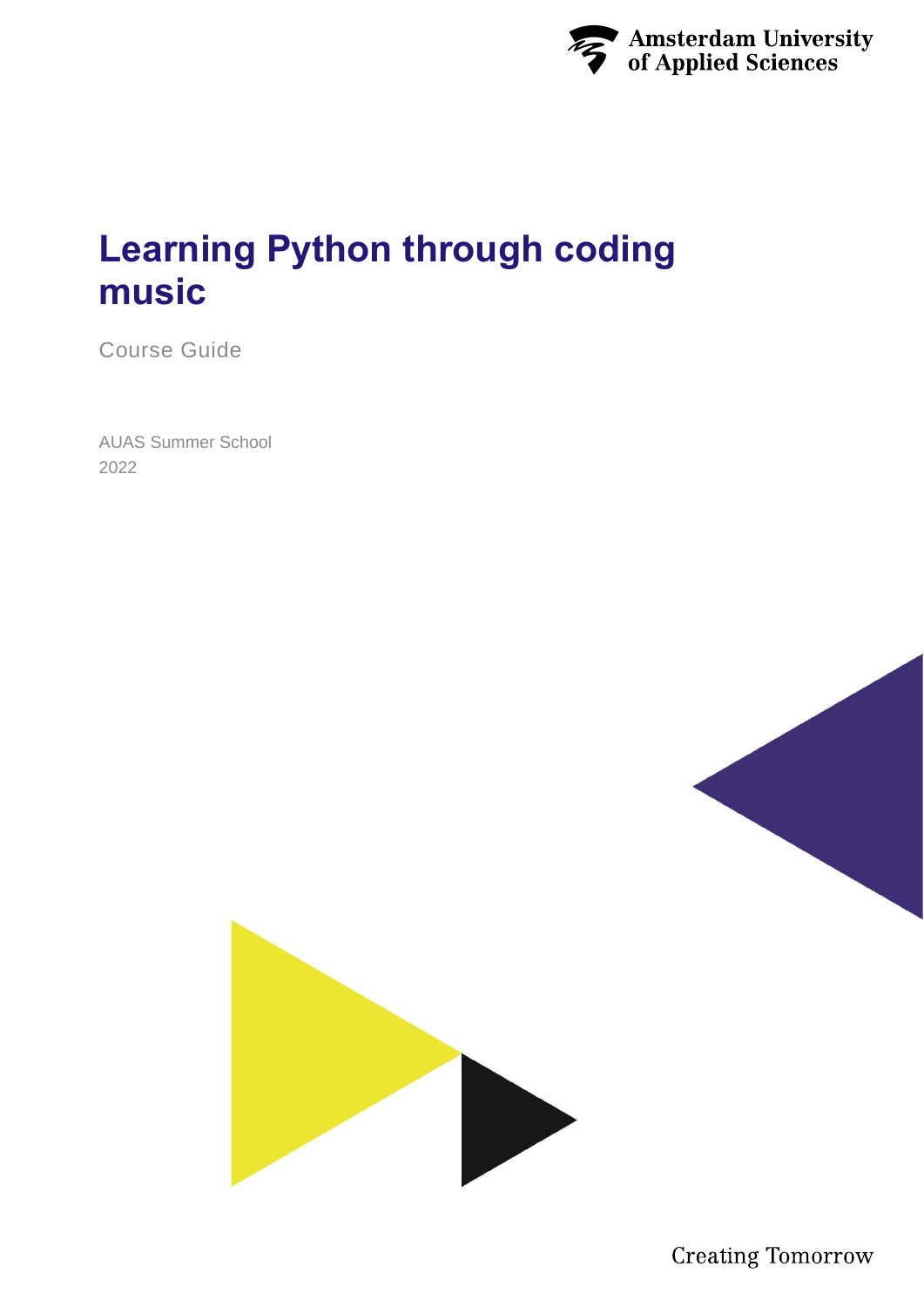# **Learning Python through coding music**

Course Guide

**Lecturers** Krijn Hoogendorp & Tim Langstraat

**Department** AUAS Summer School

#### **Course dates**

4 July 2022 – 15 July 2022

Version 1.0

© 2022 Copyright Amsterdam University of Applied Sciences

All rights reserved. No part of this publication may be reproduced, stored in a retrieval system, or made public in any form or by any means, electronic, mechanical, printouts, copies, or in any way whatsoever without the prior written consent of the Amsterdam University of Applied Sciences.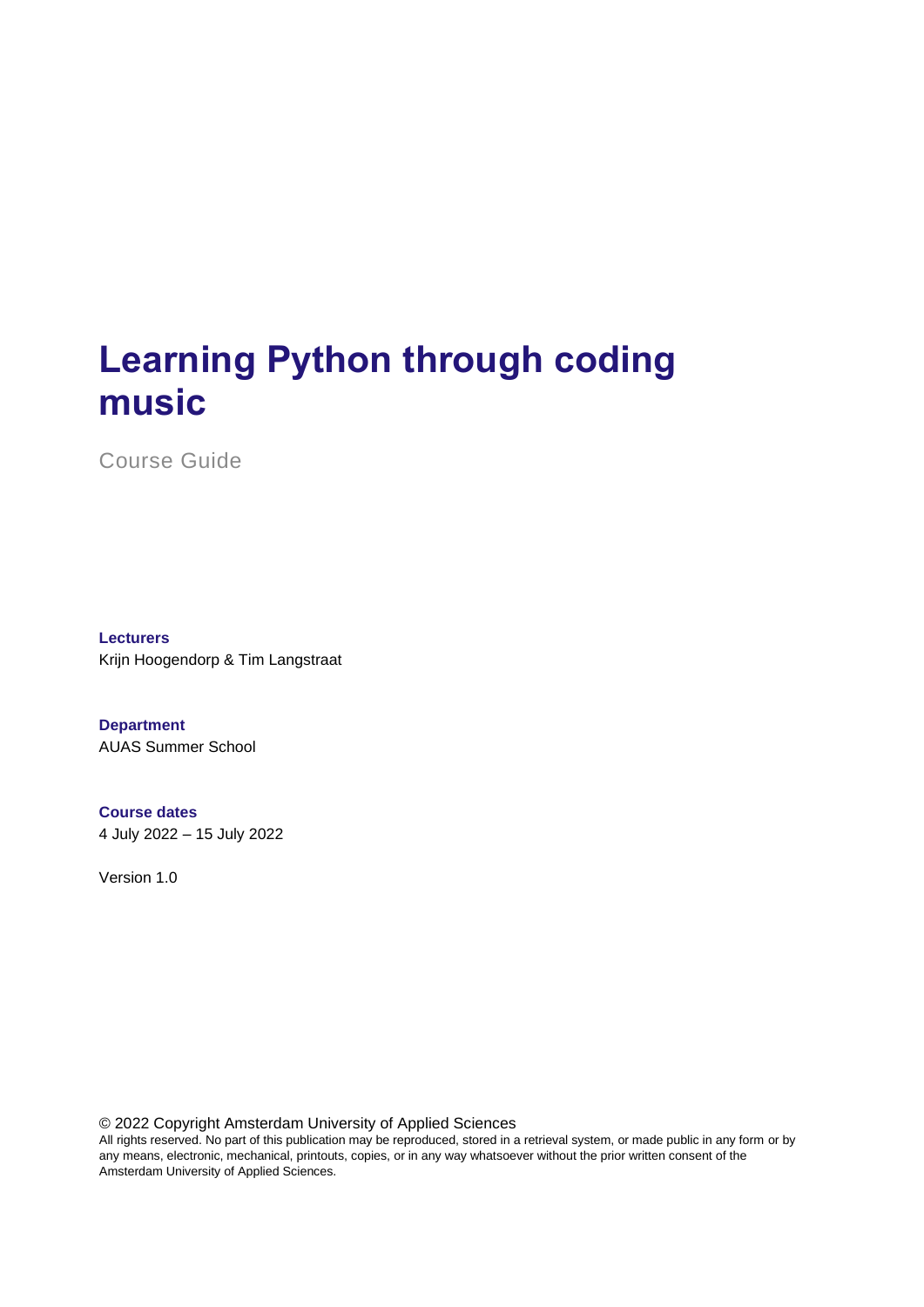## **Course overview**

#### Introduction

Python is one of the most used programming languages. It has a very large user base and there is a wide variety of python libraries available which make Python a useful language in many contexts. In this summer course, the programming tool Earsketch will be used to learn the basic Python programming concepts such as loops, functions and variables. While learning Python is the main objective, you will also be working on your own music and beats.

#### Target audience

This course is suitable for any bachelor student interested in coding and music. No previous experience in programming or music is needed. There will also be lectures on musical concepts and on the underrepresentation of certain groups in STEM activities (Science, Technology, Engineering and Mathematics). The students will need a laptop with WiFi possibilities and a headphone. Internet access will be provided by AUAS.

#### Course details

| Author(s)                            | Krijn Hoogendorp & Tim Langstraat                                                     |  |
|--------------------------------------|---------------------------------------------------------------------------------------|--|
| <b>Module ID</b>                     |                                                                                       |  |
| Academic year                        | 2021-2022                                                                             |  |
| <b>Course dates</b>                  | 4 July 2022 - 15 July 2022                                                            |  |
| <b>ECTS</b>                          | 2 ECTS                                                                                |  |
| Course level /<br>entry requirements | Bachelor students. No programming knowledge needed. No musical<br>background needed.  |  |
| <b>Study load</b>                    | 60 hours                                                                              |  |
| <b>Assessment</b>                    | Exercises, end product and essay                                                      |  |
| Type of diploma                      | Certificate                                                                           |  |
| Course website                       | AUAS Summer course: Learning Python through coding music - AUAS<br>(amsterdamuas.com) |  |

 $\mathbf{r}$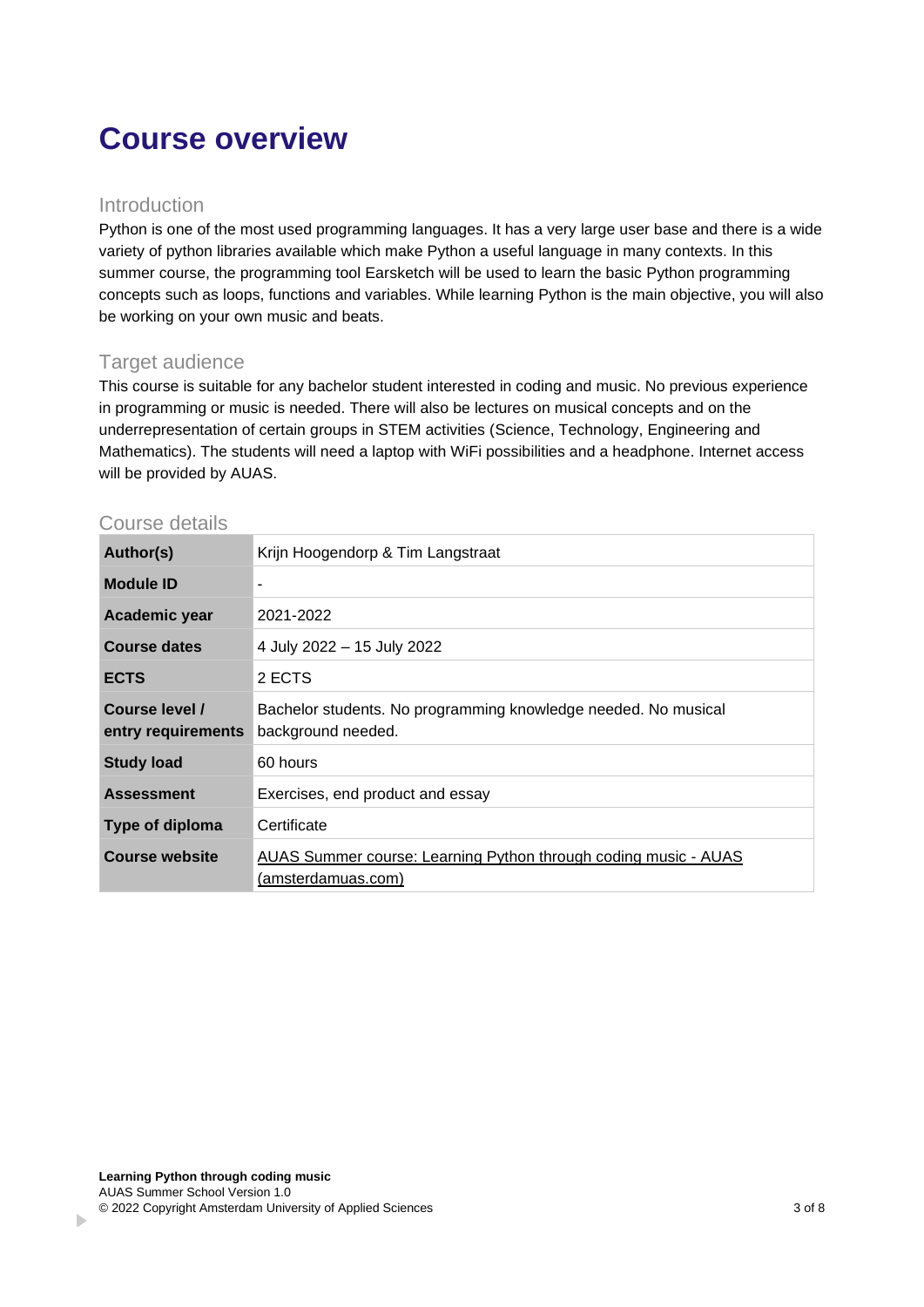### **Course contents**

Python is one of the most used programming languages. It has a very large user base and there is a wide variety of python libraries available which make Python a useful language in many contexts. Examples of libraries are TensorFlow for Artificial Intelligence applications and OpenCV for image manipulation.

In 2012, two professors at Georgia Institute of Technology started the development of an educational programming environment to teach coding through music composing and remixing. They chose Python and JavaScript as the languages being used. The environment, EarSketch, combines a digital audio workstation (DAW) with a code editor and a sound browser. It contains music samples created by sound designers Richard Devine and Young Guru (Jay Z's sound engineer). The software toolset enables students to create music by manipulating loops, composing beats, and applying effects with Python code. In this summer course, Earsketch will be used to learn the basic Python programming concepts such as loops, functions and variables. While learning Python is the main objective, you will also be working on your own music and beats.

Programming is getting essential to a wide variety of academic disciplines and proficiency and understanding of computing is expected in an ever increasing amount of professions. Traditionally programming has been taught with assignments related to mathematics and statistics. However, many of the software developers make only limited use of their math skills. It is also very well possible to learn programming in other contexts such as music or design. EarSketch attempts to increase and broaden participation in computing by creating an engaging and culturally relevant learning experience using a personal meaningful approach. Music is considered a context which might engage diverse student populations in programming.

#### Learning objectives

In this course the participants will learn the basic Python programming language concepts trough the coding of sound and music. Learning to code through a music context is an innovative way to help students become digitally apt citizens. The creators of EarSketch, the tool used to teach programming in the summer course, aim to increase participation of currently under-represented groups in computing.

By the end of this course, you can:

- work with the elementary Python programming concepts (such as loops, datatypes, lists, randomness);
- use coding to create basic musical structures (such as tempo, pitch, effects);
- work with the EarSketch development environment and DAW; and
- have a well-grounded opinion on the underrepresentation of social groups in computing and the imbalance in society of computer use and programming.

#### Learning activities

b.

In week 1 the students will learn how to use basic Python concepts to create music. This will be done through structured exercises and lectures on the relation between coding concepts and musical aspects such as rhythm, melody and effects. In week 2, the students will apply the skills learned in week 1 to produce an original musical work through coding. They will be asked to analyze and evaluate their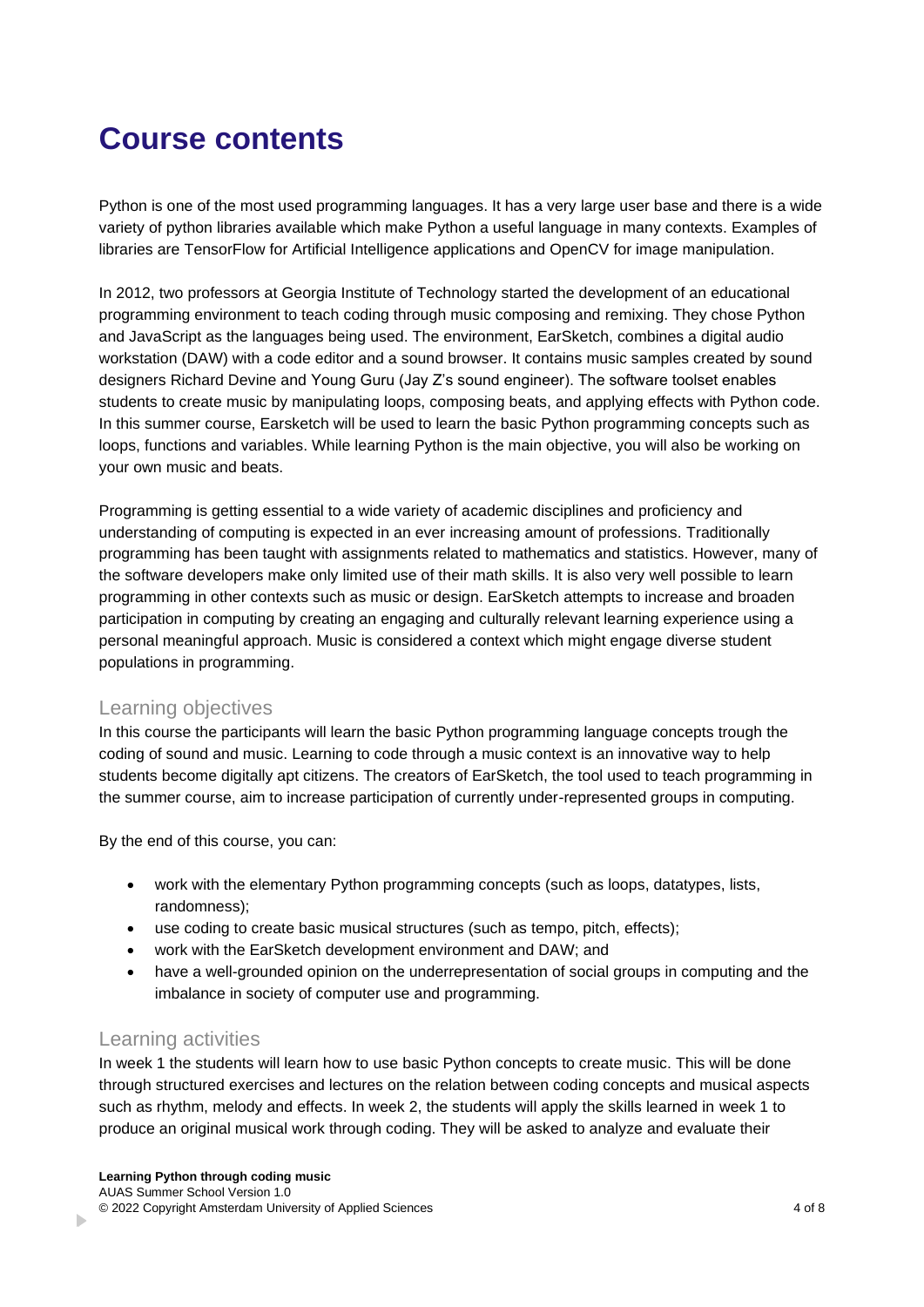experience with EarSketch in a paper and in a discussion.

### **Lecturers**

#### **Krijn Hoogendorp**

Krijn Hoogendorp is teacher/researcher at the Cyber Security department of the Amsterdam University of Applied Sciences. His interests include Forensic Computing, programming drones and Artifical Intelligence. He has authored books on Android, Artificial Intelligence, and on the Raspberry Pi. In his previous careers he worked for over 15 years as infrastructure specialist, technical teamlead en IT project manager at IBM and ABN AMRO bank and as a humanitarian aid worker. Krijn Hoogendorp holds master degrees in Education, European Studies, and Asian Studies. He is a certified teacher Computer Science.

#### **Tim Langstraat**

Tim Langstraat is teaching at the AUAS HBO-ICT programme since August 2021, helping students understand the fundamentals of IT and cybersecurity. In his classes, he emphasizes on combining seemingly unrelated fields can lead to productive creativity – something showcased in his own career path as well. Tim holds a master's degree in Marketing Management and has studied in The Netherlands and Singapore. He has extensive working experience related to data management. In his spare time he enjoys listening to a wide variety of music, such as classical music, post-rock, electropop, and many other genres. Tim lives in Amsterdam with his partner, daughter, and cat.

| Week 1 |                                                                                                                                                                                                                                                                         |  |
|--------|-------------------------------------------------------------------------------------------------------------------------------------------------------------------------------------------------------------------------------------------------------------------------|--|
| Day 1  | 09:00 - 10:00 Registration<br>10:00 - 11:00 Opening Summer school<br>11:30 - 12:30 General introduction course<br>12:30 – 16:30 Get started with EarSketch (chapters 1, 2 and 23 - Hour of Code with<br>EarSketch)                                                      |  |
| Day 2  | 09:30 – 10:30 Presentation on variables and datatypes<br>10:45 – 12:30 Working on practical assignment 1A (Python syntax)<br>$12:30 - 13:30$ Lunch<br>13:30 - 14:15 Presentation on rhythm and beats<br>13:30 – 16:30 Working on practical assignment 1B (chapter 3)    |  |
| Day 3  | 09:30 - 10:15 Presentation on loops and layers in music and programming<br>10:30 – 12:30 Working on practical assignment 1C (chapter 4)<br>12:30 - 13:30 Lunch<br>13:30 - 14:15 Presentation on effects<br>14:30 – 16:30 Working on practical assignment 1B (chapter 5) |  |
| Day 4  | 09:30 - 10:15 Presentation on conditionals<br>10:30 – 12:30 Working on practical assignment 1B (chapter 6)                                                                                                                                                              |  |

### **Study programme**

b.

<sup>© 2022</sup> Copyright Amsterdam University of Applied Sciences 5 of 8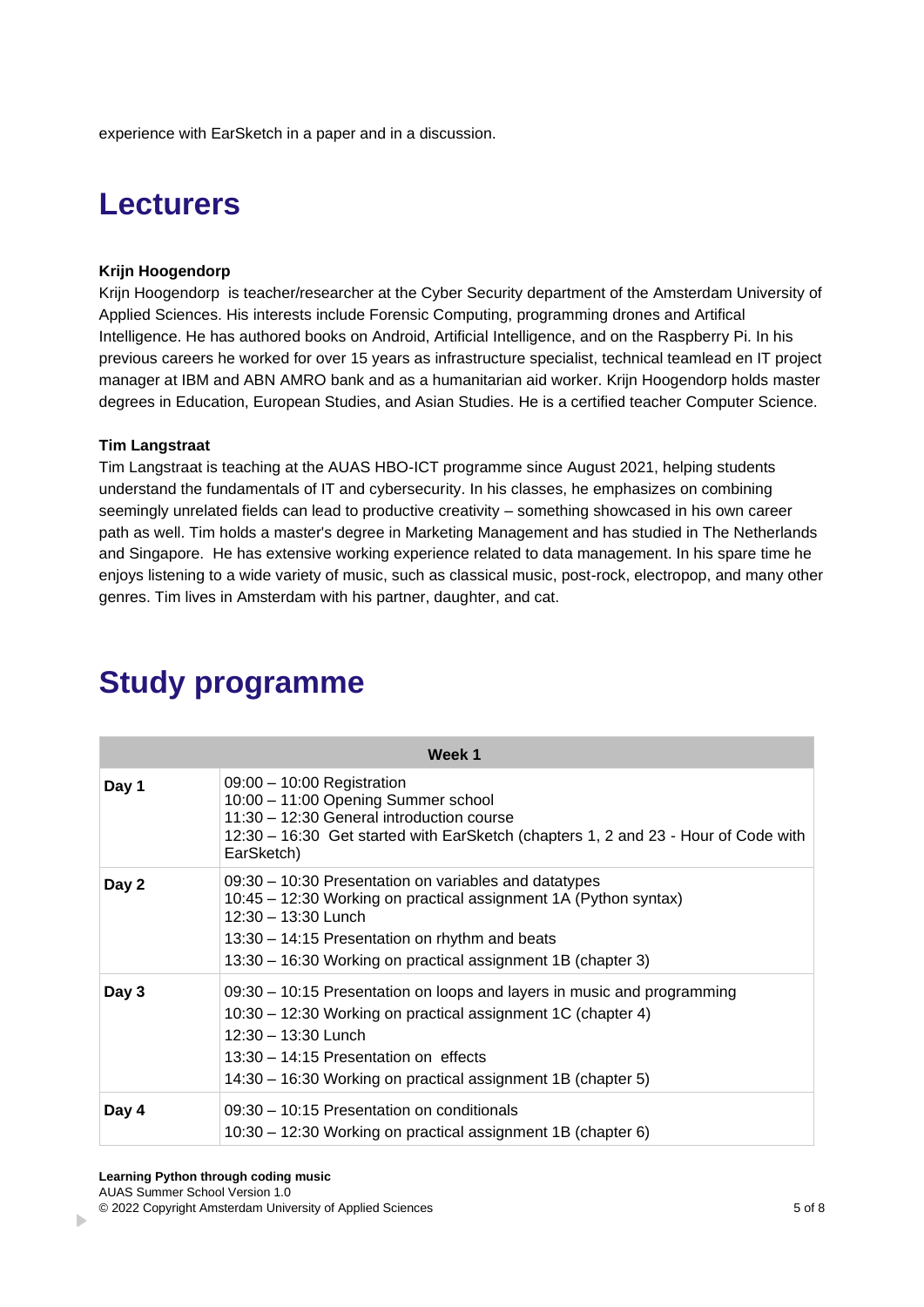|        | 12:30 - 13:30 Lunch<br>13:30 - 14:15 Presentation on functions, datastructures and melody<br>14:30 - 16:30 Working on practical assignment 1C (chapter 7 and 8)                                                                                                  |  |  |
|--------|------------------------------------------------------------------------------------------------------------------------------------------------------------------------------------------------------------------------------------------------------------------|--|--|
| Day 5  | 09:30 - 10:15 Presentation on lists and list operations<br>10:30 - 12:30 Working on practical assignment 1D (chapter 9)<br>12:30 - 13:30 Lunch<br>13:30 - 14:15 Presentation on musical effects<br>14:30 - 16:30 Working on practical assignment 1E (chapter 10) |  |  |
| Week 2 |                                                                                                                                                                                                                                                                  |  |  |
| Day 1  | 09:30 - 10:15 Discussion on EarSketch as a tool for change<br>10:30 - 12:30 Working on Essay<br>12:30 - 13:30 Lunch<br>13:30 - 16:30 Working on Essay                                                                                                            |  |  |
| Day 2  | 09:30 - 10:30 Presentation on Music Composition<br>10:45 - 12:30 Working on final project<br>12:30 - 13:30 Lunch<br>13:30 - 16:30 Working on final project                                                                                                       |  |  |
| Day 3  | 09:30 - 10:30 Presentation on sample use<br>10:45 - 12:30 Working on final project<br>12:30 - 13:30 Lunch<br>13:30 - 16:30 Working on final project                                                                                                              |  |  |
| Day 4  | 09:30 - 10:30 Presentation on messaging in music<br>10:45 - 12:30 Working on final project<br>12:30 - 13:30 Lunch<br>13:30 - 16:30 Working on final project                                                                                                      |  |  |
| Day 5  | 09:30 - 12:30 Discussion on the effectivity of using music as a context to learn how<br>to code.<br>12:30 - 13:30 Lunch<br>13:30 - 15:45 Presentation of projects<br>16:00 Certificate ceremony<br>17:00 Farewell drink                                          |  |  |

 $\mathbf{p}$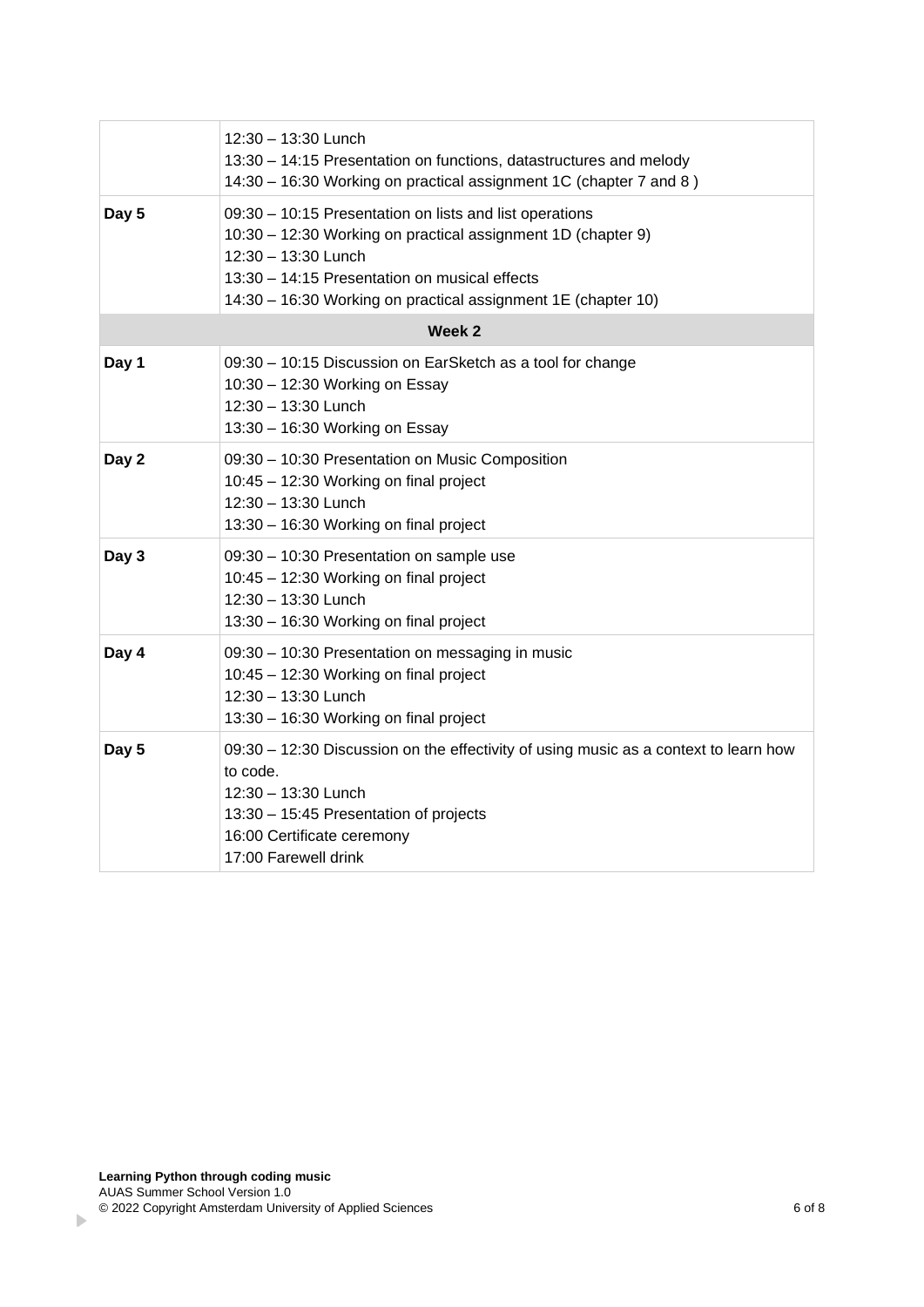### **Assignments & assessment**

| <b>Assignments / Tests</b>                          | Weight (%) |
|-----------------------------------------------------|------------|
| Exercises with EarSketch and Python<br>(individual) | 30%        |
| End product (individual or in duo's)                | 50%        |
| Essay                                               | 20%        |
| Total                                               | 100%       |

### **Study materials and recommended further reading**

Obligatory materials Account on EarSketch [\(https://earsketch.gatech.edu\)](https://earsketch.gatech.edu/)

Obligatory readings

Freeman J., Magerko B., Edwards D., Mcklin T., Lee T., Moore R. (2019). "EarSketch: engaging broad populations in computing through music." In Communications of the ACM.

Recommended reading material

Freeman J., Magerko B., Edwards D., Mcklin T., Lee T., Moore R. (2019). "EarSketch: engaging broad populations in computing through music," in Communications of the ACM.

McKlin T., Lee T., Wanzer D., Magerko B., Edwards D., Grossman S., Bryans E., Freeman J. (2019). "Accounting for Pedagogical Content Knowledge in a Theory of Change Analysis," in Proceedings of the 2019 ACM Conference on Innovation and Technology in Computer Science Education.

McKlin T., Lee T., Wanzer D., Magerko B., Edwards D., Grossman S., Bryans E., Freeman J. (2019). "Exploring the Correlation Between Teacher Pedagogical Content Knowledge and Content Knowledge in Computer Science Classrooms," in Proceedings of the 2019 ACM Conference on Innovation and Technology in Computer Science Education.

Wanzer D., McKlin T., Edwards D., Freeman J. and Magerko B. (2019). "Assessing the Attitudes Towards Computing Scale: A Survey Validation Study," in Proceedings of the 50th ACM Technical Symposium on Computer Science Education.

Siva, S., Im, T., Freeman, J., Magerko, B. (2018). "Using Music to Engage Students in an Introductory Undergraduate Programming Course for Non-Majors," in Proceedings of the 49th ACM Technical Symposium on Computer Science Education (SIGCSE).

b